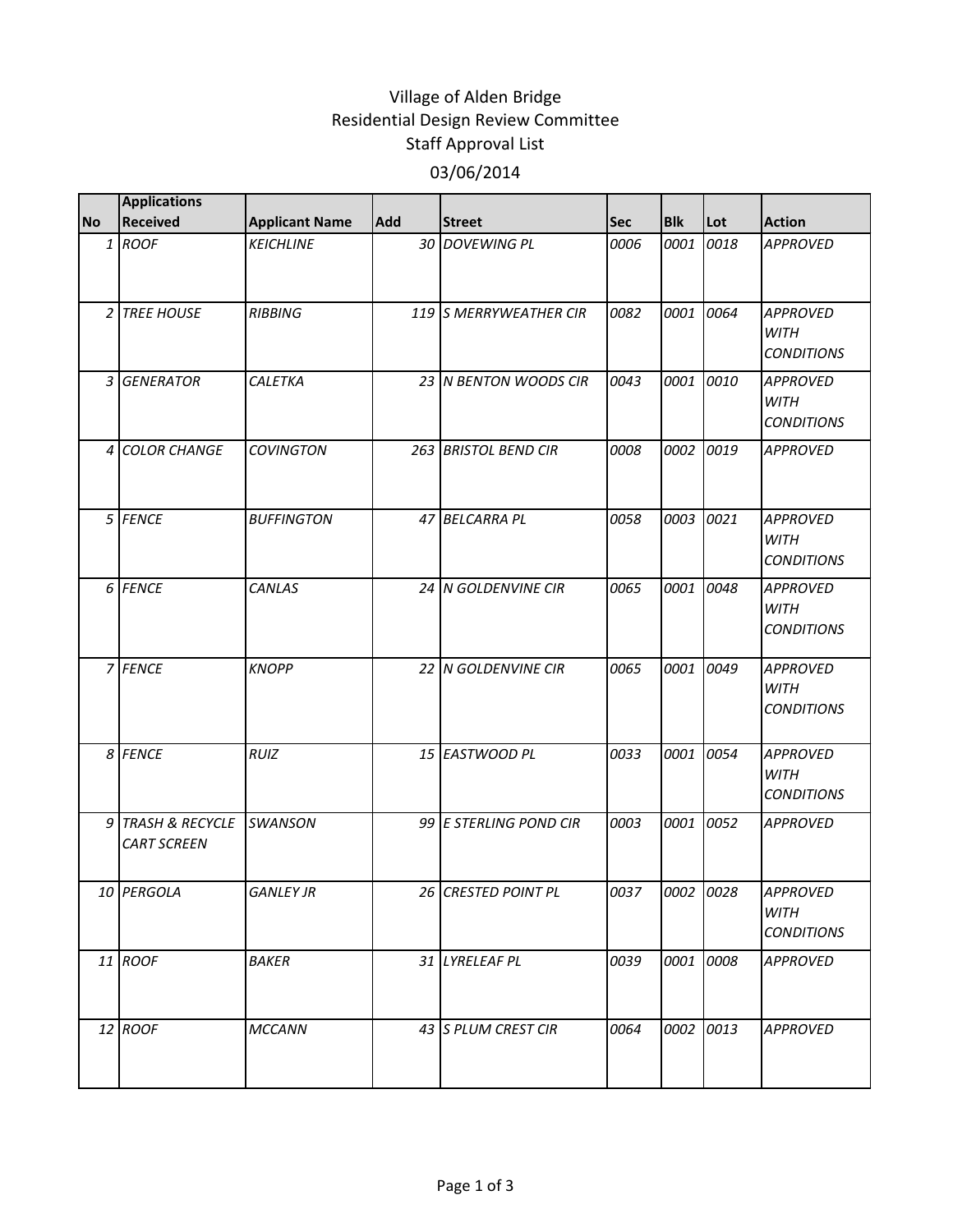## Village of Alden Bridge Residential Design Review Committee Staff Approval List 03/06/2014

|           | <b>Applications</b>      |                                    |            |                                        |            |            |           |                                                     |
|-----------|--------------------------|------------------------------------|------------|----------------------------------------|------------|------------|-----------|-----------------------------------------------------|
| <b>No</b> | <b>Received</b>          | <b>Applicant Name</b>              | <b>Add</b> | <b>Street</b>                          | <b>Sec</b> | <b>Blk</b> | Lot       | <b>Action</b>                                       |
|           | 13 WOOD DECK             | <b>MACIEL</b>                      |            | 62 E STOCKBRIDGE<br><b>LANDING CIR</b> | 0017       | 0001       | 0027      | <b>APPROVED</b>                                     |
|           | 14 WALKWAY               | <b>PHILIPOSE</b>                   |            | 90 W NIGHT HERON PL                    | 0002       | 0001       | 0016      | <b>APPROVED</b>                                     |
|           | 15 FENCE                 | <b>WILLIAMS</b>                    |            | 53 E SANDALBRANCH CIR                  | 0018       | 0002       | 0015      | <b>APPROVED</b><br><b>WITH</b><br><b>CONDITIONS</b> |
|           | <b>16 PLAY STRUCTURE</b> | <b>BAGWELL</b>                     |            | 34 SUN LOFT CT                         | 0005       | 0003       | 0005      | <b>APPROVED</b><br><b>WITH</b><br><b>CONDITIONS</b> |
|           | 17 SHUTTERS              | <b>PASSMORE</b>                    |            | 34 N BLUFF CREEK CIR                   | 0073       | 0002       | 0017      | <b>APPROVED</b>                                     |
|           | 18 COLOR CHANGE          | <b>PASSMORE</b>                    |            | 34 IN BLUFF CREEK CIR                  | 0073       | 0002       | 0017      | <b>APPROVED</b>                                     |
|           | 19 PATIO                 | <b>PASSMORE</b>                    |            | 34 N BLUFF CREEK CIR                   | 0073       | 0002       | 0017      | <b>APPROVED</b>                                     |
|           | 20 FENCE                 | LIEBERMAN<br><b>OVERSEA'S CORP</b> | 3          | <b>WINTERGRASS PL</b>                  | 0041       | 0001       | 0001      | <b>APPROVED</b><br><b>WITH</b><br><b>CONDITIONS</b> |
|           | 21 PATIO COVER           | <b>DIXON</b>                       |            | 94 E GREENHILL TERRACE<br>PL           | 0087       | 0002       | 0001      | <b>APPROVED</b><br><b>WITH</b><br><b>CONDITIONS</b> |
|           | 22 WALKWAY               | <b>DIXON</b>                       |            | 94 E GREENHILL TERRACE<br>PL           | 0087       | 0002       | 0001      | <b>APPROVED</b>                                     |
|           | 23 PATIO                 | <b>DIXON</b>                       |            | 94 E GREENHILL TERRACE<br>PL           | 0087       |            | 0002 0001 | <b>APPROVED</b>                                     |
|           | 24 FENCE                 | <b>CHONA</b>                       |            | 26   N GOLDENVINE CIR                  | 0065       | 0001       | 0047      | <b>APPROVED</b><br><b>WITH</b><br><b>CONDITIONS</b> |
|           | 25 COLOR CHANGE          | <b>MILLER</b>                      |            | 51 E GREYWING CIR                      | 0006       |            | 0003 0050 | <b>APPROVED</b>                                     |
|           |                          |                                    |            |                                        |            |            |           |                                                     |